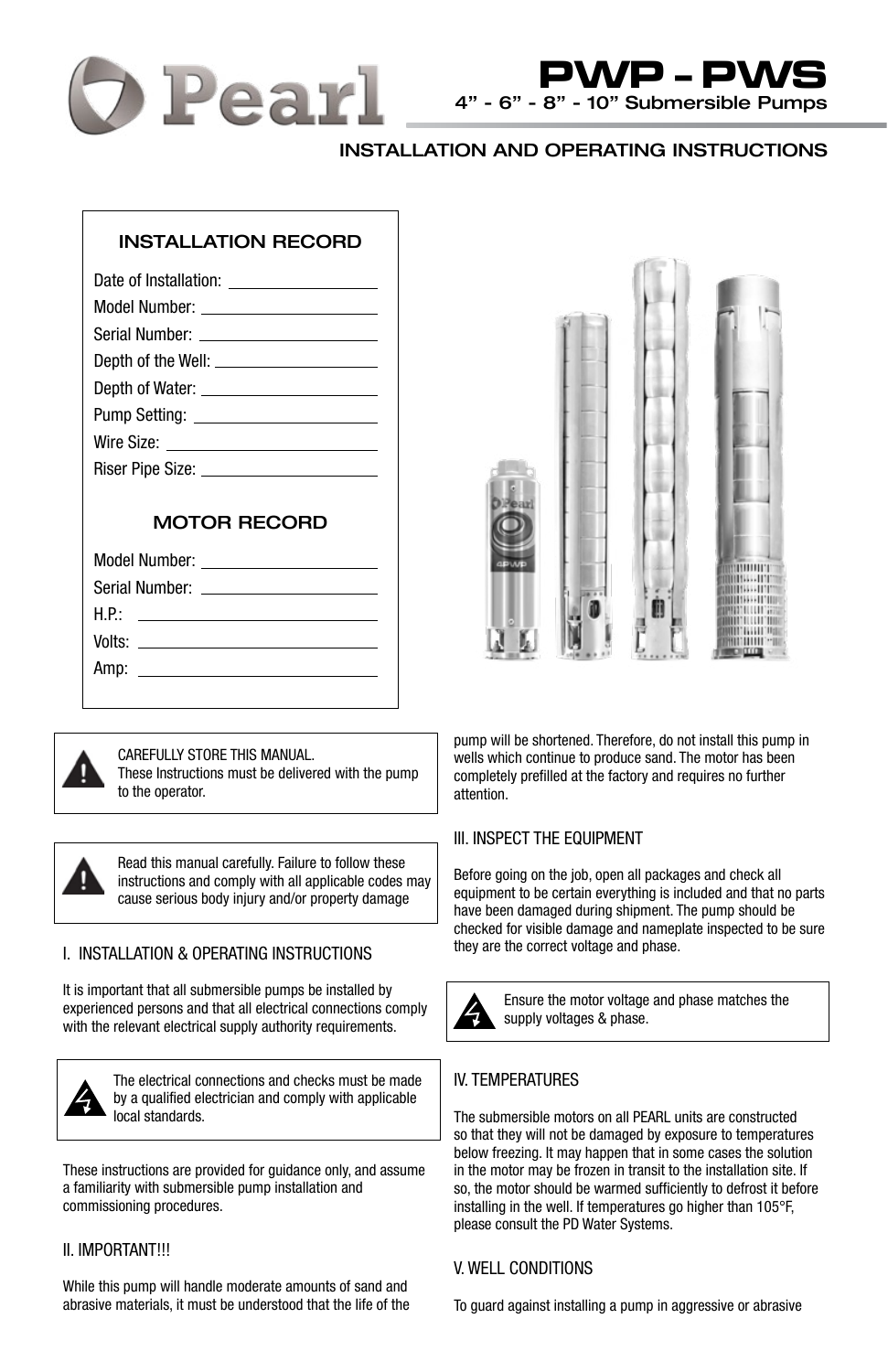water, it is suggested that an analysis of the well water be submitted to an authorized testing authority prior to installation of the pump. Damage to the pump or motor caused by abrasive or aggressive water is not covered by the guarantee.

a) Know the approximate replenishment rate of the well before selecting a pump. Select a pump with a maximum of 10% less discharge than the replenishment rate of the well.

b) Where wells are sunk into aquifers comprising of sand or fine gravel, it is important that they be adequately screened to prevent the ingress of these materials into the water being pumped. It is also important that the well be cleaned prior to the installation of the pump, and that the pumps must not be used for "bailing" or developing the well.

c) In the event that the water is entering the well from a level above the pump ("a cascading well"), or where the pump is installed in a large diameter well, or in a river or other open water sources, a sleeve may be required over the pump to ensure that all water being pumped is drawn over the full length of the motor's surface. Minimum water velocity past a motor for adequate cooling should be 0.3 ft/sec @ 70 F water temperature.

d) To assist in protecting the integrity and quality of your well water supply we suggest a well cap be fitted to the top of your well casing at all times. This may also assist pump installation.

e) The well casing must be 4" inside diameter or larger to accept the submersible. Do not install pump nearer than 5 feet to bottom of well as warranty applies only when pumping clean well water.

# VI. COUPLING THE PUMP WITH THE MOTOR



NOTE: Before coupling pump to motor ensure pump and motor models are as specified.

For ease transportation and to minimize potential transport damage, PEARL 4" submersible deep well pumps are supplied in component form, ie. Motor and liquid end boxed separately. For correct coupling, proceed as follows:

- Remove cable guard after removing the lock screws.
- Insert a screwdriver into the shaft end to ensure the pump is free to rotate. Some small resistance is normal.
- Position the pump and motor so that they are aligned along the same axis.
- Insert the motor shaft into the pump coupling, using the screwdriver to rotate the shaft to align the coupling to the motor shaft.
- On each motor stud fit the four nuts which secure the pump to the motor, tightening them a little at a time in a diagonal sequence.
- Align the motor cable along the pump, then secure the cable guard with the setscrews into the side of the pump.

CAUTION: BE SURE THE MOTOR HP SIZE IS EQUAL TO (OR EXCEEDS) THE MOTOR HP REQUIRED FOR THE PUMP.



Ensure the motor voltage & phase matches the supply voltages & phase.

## VII. INSTALLATION

NOTE: FOR SEALING OF PIPE THREADS ONTO YOUR PEARL SUBMERSIBLE DEEP WELL PUMP USE THREAD TAPE ONLY. DO NOT USE PIPE SEALING COMPOUND AT ALL.

### 1. DROP PIPE

Galvanized pipe is recommended for suspending metallic fitted submersible pumps into the well. Schedule 40 galvanized pipe is suitable for settings to 600 feet. For deeper settings, use Schedule 40 pipe for the bottom 600 feet and Schedule 80 for the remainder. Take great care to keep pipes clean and free from pebbles, scale and thread chips. Make sound, air tight connections at all fittings.

\*Maximum pump pressure is the highest pressure that is available from the pump and is measured at the top of the well.



All pipe and fittings must be suited to the maximum pressures available from the pump.

The starting torque of the pump motor tends to give a twist which could cause the pump shell to rub against the inside walls of the well casing - especially if rigid PVC or polythene pipe is used. Torque stops can be obtained and installed to dampen this twisting.

#### 2. SAFETY CABLE

As a precautionary measure, a safety line should be connected to all pumps regardless of the type of drop pipe used. This line should be fastened to the pump and at the top of the well casing.

Before fitting the submersible drop cable to the motor, make sure that the cable socket is clean and dry. To facilitate the fitting of the cable, lubricate the rubber parts of the cable plug with non-conducting silicone paste

#### 3. DEPTH OF INSTALLATION

 For the maximum allowable submergence consult the motor specifications from the motor supplier. Ensure that the pump is installed at least 10 feet above the bottom of the well, and three (3) feet below the maximum draw down level.

WARNING: If during the initial operation the pump lowers the well water level down to below the suction inlet it will be necessary to lower the pump, where feasible or install a level probe protection device to prevent the pump from running under aerated water conditions.



NOTE: OVER PUMPING OF THE WELL (AERATED WATER) WILL CAUSE DAMAGE TO PUMP AND OR MOTOR NOT COVERED BY GUARANTEE



Before lowering the pump unit, smooth out any rough spots or sharp edges on the top lip of the well casing to prevent damage to the pump or power cables when lowering the unit into the well.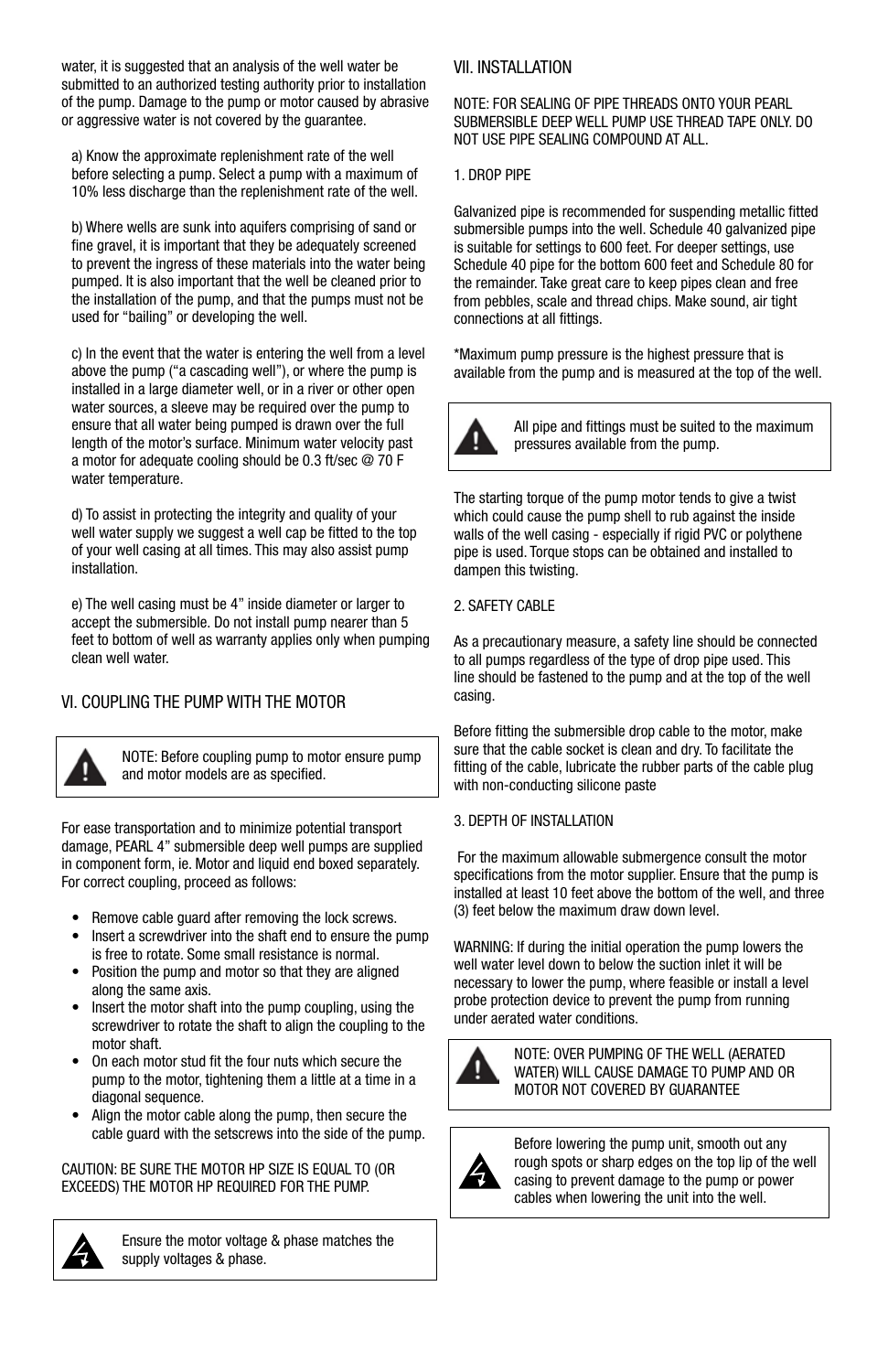## 4. CHECK VALVE

All PEARL submersible deep well pumps are supplied with a check valve, for installations greater than 240 feet head, or when used as a pressure system, it is recommended that an additional check valve be fitted approximately no more than 180 feet vertically above the pump and every 180 feet vertically thereafter. The fitting of this check valve will limit potential water hammer and consequent pump damage.

## 5. PRESSURE SYSTEM INSTALLATION AND PUMP CONTROLS

PEARL submersible deep well pumps may be used as a pressure system in conjunction with pressure tanks providing a suitable draw off capacity. When selecting a pressure tank, make sure that the rated tank pressure is at least 10% greater than the pump pressure at the well head and the tank draw off capacity is large enough to limit pump starts to an absolute maximum of those listed on the table below.

While small capacity tanks may be used, extreme care must be taken to ensure the pump unit does not 'cycle'. It may be necessary to fit more than one pressure tank to provide the required draw off or to help prevent pump cycling.

| <b>MOTOR RATING</b> | AVERAGE NUMBER OF STARTS PER 24HR DAY |             |
|---------------------|---------------------------------------|-------------|
| HP                  | SINGI F PHASE                         | THREE PHASE |
| Up to $3/4$         | 300                                   | 300         |
| 1 to 2              | 100                                   | 300         |
| 7 1/2 to 30         | 50                                    | 100         |
| 40 and above        |                                       | 100         |

The installation of a 'drilled check valve' to the pressure tank may assist in the prevention of pump 'cycling' problems. For further information on these contact your PEARL Dealer.

NOTE: Any automatic switching of the pump giving excessive starts per hour will shorten the life of the pump and damage caused may affect warranty cover.

## 6. TYPICAL SUBMERSIBLE INSTALLATION

A) Pump connected for manual operation. B) Pump installed as an automatic pressure system incorporating pressure tank and pressure switch.





WARNING: Failure to use correct starting equipment and overloads may damage your submersible motor. This damage may not be covered by warranty.

Various switching devices and the use of these products is recommended. Alternative systems may be connected directly into the supply line to 240 volt motor control boxes, provided the switching device used has an adequate current rating. If the current rating of the switch is not adequate, a contactor must be wired into the supply and the switching device used to control the contactor's coil. In any case, where a single phase motor has a control (starter) box, no additional switching devices should be wired between the motor and box.

In the case of three phase motors, all switching devices should be wired to the starter's control coil, and under no circumstances they should be used to directly break the supply circuit to the pump.



ALL THREE PHASE MOTORS MUST BE CONNECTED WITH APPROVED OVERLOADS.

# VIII. ELECTRICAL CONNECTION

All wiring should conform to the requirements of local and national electrical codes. If in doubt, contact your electricity supply authority. Cables should be insulated and sheath type, rated for continuous immersion in water.



POWER CONNECTIONS AND WIRING MUST BE CARRIED OUT BY AN AUTHORIZED ELECTRICIAN.

For full motor connection details consult the relevant motor installation & operating instructions.

#### WARNINGS:

a) Before installing or servicing your pump check to ensure that electrical power is turned off and disconnected.

b) Single phase motors with in-built thermal overloads may restart automatically and unexpectedly. Ensure that warning A. above is observed at all times.

#### 1. MOTOR PROTECTION

All electrical connections should be checked before the pump is installed in the well. If possible, it is a good practice to run the pump briefly in a container of water (water level must be well over the suction inlet screen) to check on operation before installation in the well. The drop cable should be secured to the drop pipe at ten (10) feet intervals using waterproof plastic tape.

The normal thermal overload relays or heaters used for standard motors will not trip fast enough to protect a submersible motor, and special extra quick-trip protection must be used.

For single-phase motors, this protection is provided by the specially designed and selected protection in the control box.

For three-phase submersible motors, protection must be provided by the thermal overload relays in the magnetic motor starter.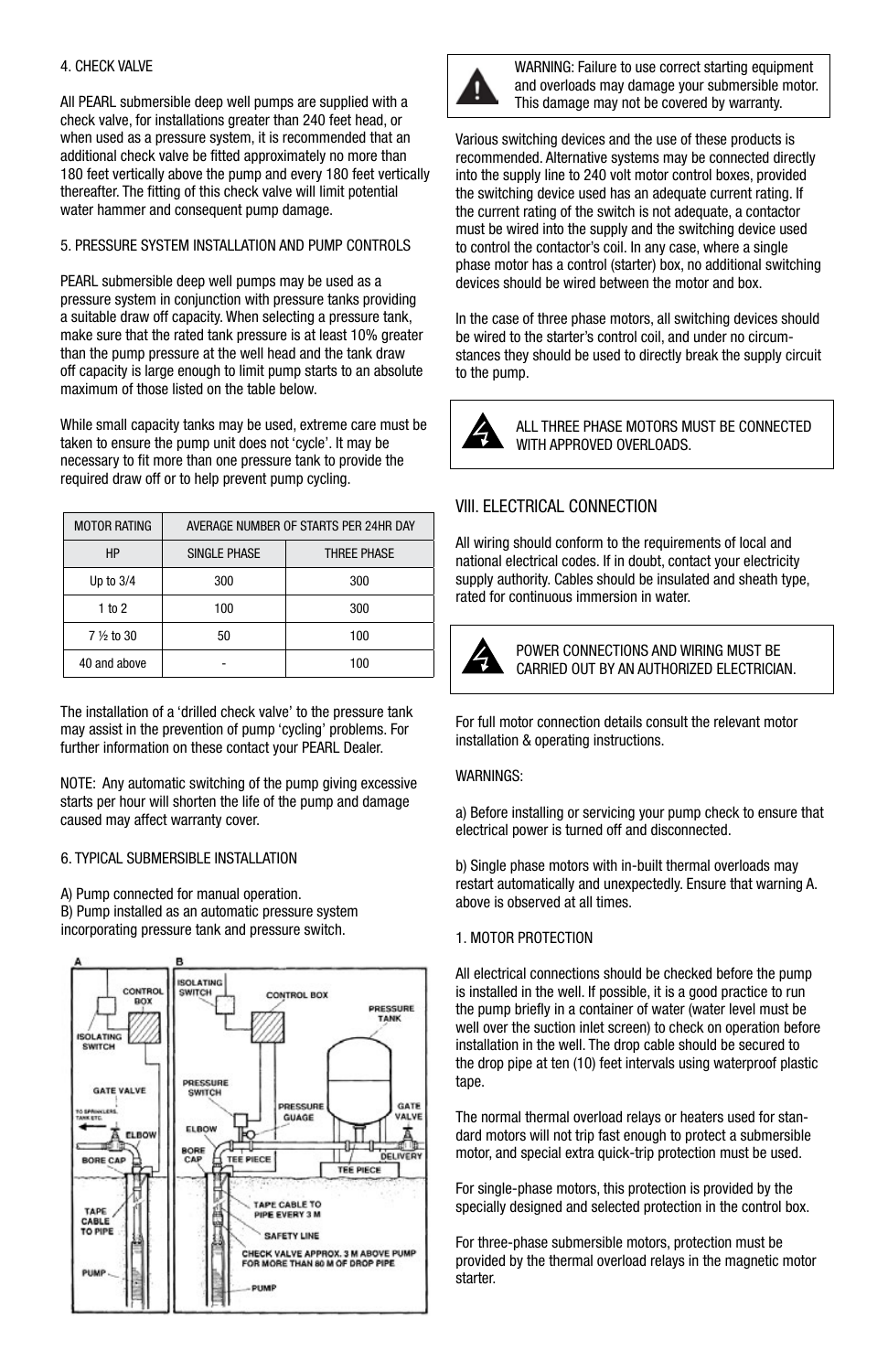WARRANTY OF THREE-PHASE SUBMERSIBLE MOTORS IS VOID IF PROPER QUICK-TRIP PROTECTORS ARE NOT USED ON ALL THREE LINES.

FOR TWO-WIRE MOTORS: A separate fused disconnect switch with properly sized fuses must be provided between the power supply and the pressure switch. Always run a separate circuit from the entrance panel to a fused disconnect switch. NEVER connect a submersible to a plug outlet. Select the correct size cable from a authorized Cable Selection Chart.

2. DIRECTION OF ROTATION - THREE PHASE MOTORS ONLY



Before finalizing wiring connections, check that motor rotates in a counter-clockwise direction (looking into the discharge outlet). Three-phase motors will operate in reverse rotation if improperly connected to the power supply or magnetic starter

A three-phase pump motor unit running backwards will develop about 50% of its rated output. To check rotation, momentarily touch the three motor leads to the magnetic starter before installation. The motor should "kick" in a clockwise direction. Three-phase motors may be reversed by interchanging any two of the three motor leads at the magnetic starter.



The dry rotation should not exceed a period of one to two seconds, otherwise seizing may occur due to inadequate lubrication.

#### 3. THREE PHASE CONNECTION

Three phase models must be wired with a contactor with approved overloads set correctly. PEARL recommends the use of overloads which also have the ability to detect "single phasing" or "dropped phase"

#### ATTENTION!

#### IMPORTANT INFORMATION FOR INSTALLERS OF THIS EQUIPMENT!

This equipment is intended for installation by technically qualified personnel. Failure to install it in compliance with national and local electrical codes may result in electrical shock or fire hazard, unsatisfactory performance, and equipment failure.

#### 4. GROUNDING SINGLE AND THREE PHASE PUMPS

WARNING: Failure to ground electrically operated equipment may result in serious electric shock. Refer to local code requirements.



All pump motors are equipped with a GROUND lead which must be connected to the GROUND of the incoming power supply.

Furthermore, control boxes and starters must also be GROUNDED. If testing is used outside a well, the motor must be connected to the power supply GROUND lead to prevent a lethal shock hazard.



Do not use metal drop pipe as the GROUND return under any circumstances.

#### 5.INITIAL START-UP

Before connecting the pump outlet pipe from the well, a bend and gate valve should be screwed into the top of the well cap.



Never runs this pump without discharge flow for more than a few seconds, as the water will heat and cause damage to the pump or pipe lines not covered by guarantee.

DO NOT LIFT THE PUMP/MOTOR SET BY THE MOTOR LEADS AND NEVER RUN THE PUMP DRY OUT OF WATER AS SUBMERSIBLE CAN BE DAMAGED

If a barrel is available, give the pump a one minute running test before installation. Never start the pump at full flow for the first time. We recommend that the gate valve be only slightly open to start the pump.

Never open the gate valve abruptly, as this may raise sand or silt deposits. For the first ten to twenty minutes of operation, it is suggested to keep the gate valve only slightly open, to maintain a low flow. This low flow will prevent, in the case of excessive sand in the water, the pump seizing. Immediately the pump has been started, catch some of the discharge water in a large container and allow solids to settle out. If little or no sand appears, open the valve one third and pump until the discharge water is clear.

In the event of excessive amounts of sand being pumped the pump should be shut down and the well should be attended to before restarting the pump.

PEARL submersibles pumps are not guaranteed against failure due to pumping sand. Pumping of sand, even small quantities of very fine sand will shorten the effective life of any pump. The pump should be run for a period of at least 30 minutes and then the water level in the well checked to ensure that the water level in the well has not dropped to a dangerously low level. Continuous monitoring of well water level is recommended.

Continuing operation at low water level will cause damage to the pump and motor mechanical parts due to alternating shock pressures on the pump.

When the pump has been connected correctly and it is submerged in the liquid to be pumped, it should be started with the discharge valve closed off to approx. 1/3 of its maximum volume of water. Check the direction of rotation. If there are impurities in the water, the valve should be opened gradually as the water becomes clearer. The pump should not be stopped until the water is completely clean, as otherwise the pump parts and the non-return valve may choke up. As the valve is being opened, the drawdown of the water level should be checked to ensure that the pump always remains submerged.

The dynamic water level should always be above the suction interconnector of the pump.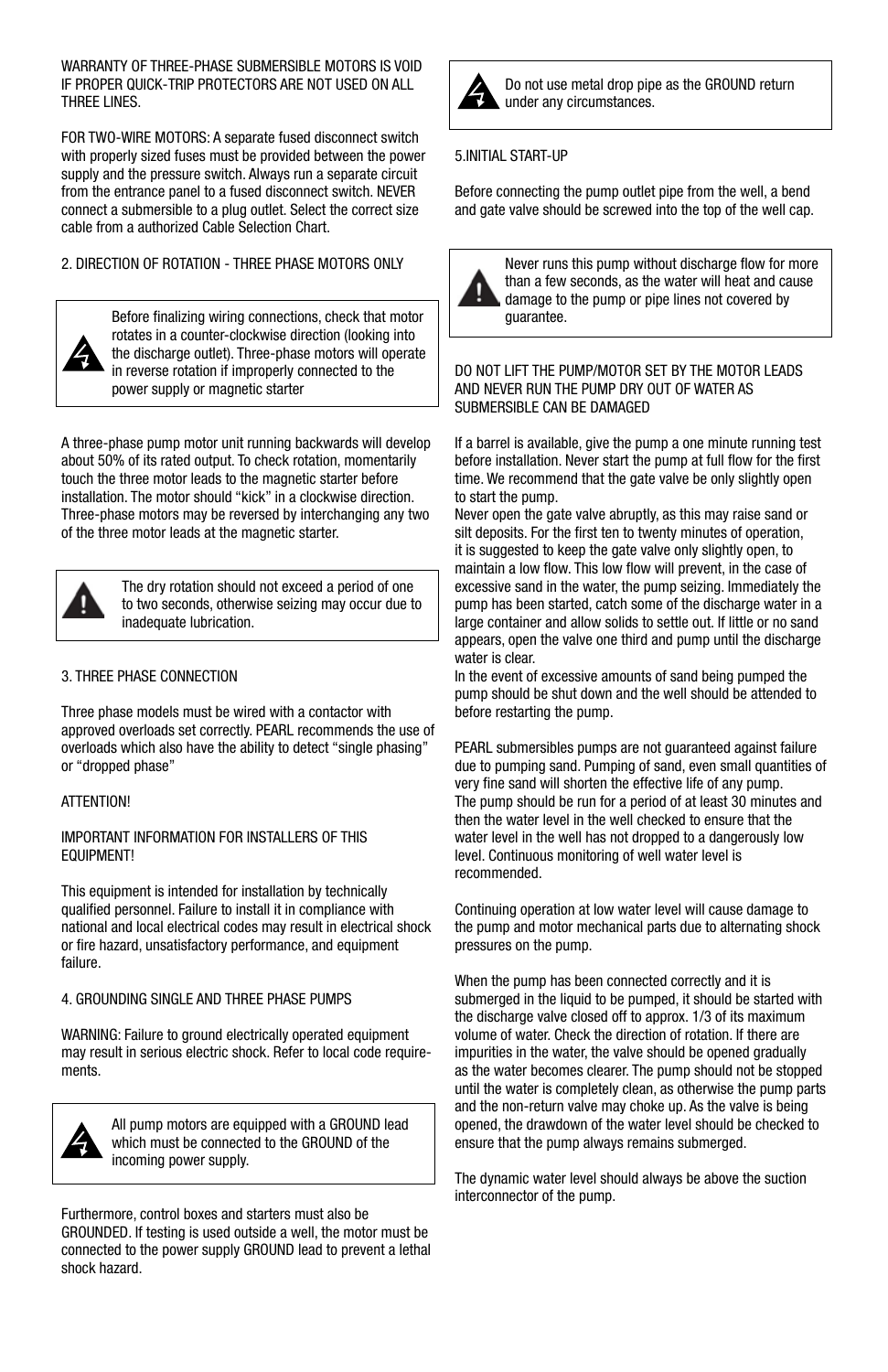

Fig. 1 Comparison of various water levels

- L1: Minimum installation depth below dynamic water level. Minimum 1 metre is recommended.
- L2: Depth to dynamic water level.
- L3: Depth to static water level.
- L4: Drawdown. This is the difference between the dynamic and the static water levels.
- L5: Installation depth.

If the pump can pump more than yielded by the well, it is recommended to fit the dry-running protection. If no water level electrodes or level switches are installed, the water level may be drawn down to the suction interconnector of the pump and the pump will then draw in air.



Long time operation with water containing air may damage the pump and cause insufficient cooling of the motor.

# IX. DELIVERY AND STORAGE

#### 1. DELIVERY

PEARL submersible pumps are supplied from the factory in proper packing in which they should remain until they are to be installed. During unpacking and prior to installation, care must be taken when handling the pump to ensure that misalignment does not occur due to bending.



The pumps should remain in the packing until they are placed in vertical position during installation.



The loose data plate supplied with the pump should be fixed close to the installation site.

The pump should not be exposed to unnecessary impact and shocks.

## 2. STORAGE AND HANDLING

The pump should not be exposed to direct sunlight. If the pump has been unpacked, it should be stored horizontally, adequately supported, or vertically to prevent misalignment of the pump. Make sure that the pump cannot roll or fall over. During storage, the pump can be supported as shown in fig. 2.



Fig. 2 Pump position during storage

#### 2.1 FROST PROTECTION

If the pump has to be stored after use, it must be stored on a frost-free location, or it must be ensured that the motor liquid is frost-proof.

## X. FINAL OPERATION CHECK

Secure all piping to pressure tank and cycle the system to be certain that all controls function correctly.

Check out the air pumping equipment and operation of the air volume control on the pressure tank.

If used with a "float-type" pressure tank, or bladder tank, precharge the tank with air to about 2 PSIG lower than the switch-on setting. e.g. 28 pounds on a 30-50 # switch setting.

### XI. OPERATION AND MAINTAINENCE



The pump must not be operated with the delivery valve shut off (closed head) for more than a few seconds otherwise the motor will overheat, possibly causing permanent damage, not covered by guarantee

While PEARL submersible pumps do not require regular maintenance, it is a good practice to monitor the conditions and performance of the pump and motor. This diagnosis may be carried out by checking the maximum pressure (shut valve for a very short period) generated by the pump, and by checking the amperage draw of the motor at standard duty flow rate.

Both these figures should be compared to pressures and current draws recorded when the unit was initially installed. Any reduction in pressure may indicate wear in the pump, while any increase in motor current indicates a possible overload condition. Consult the pump service chart for further diagnosis of possible causes.